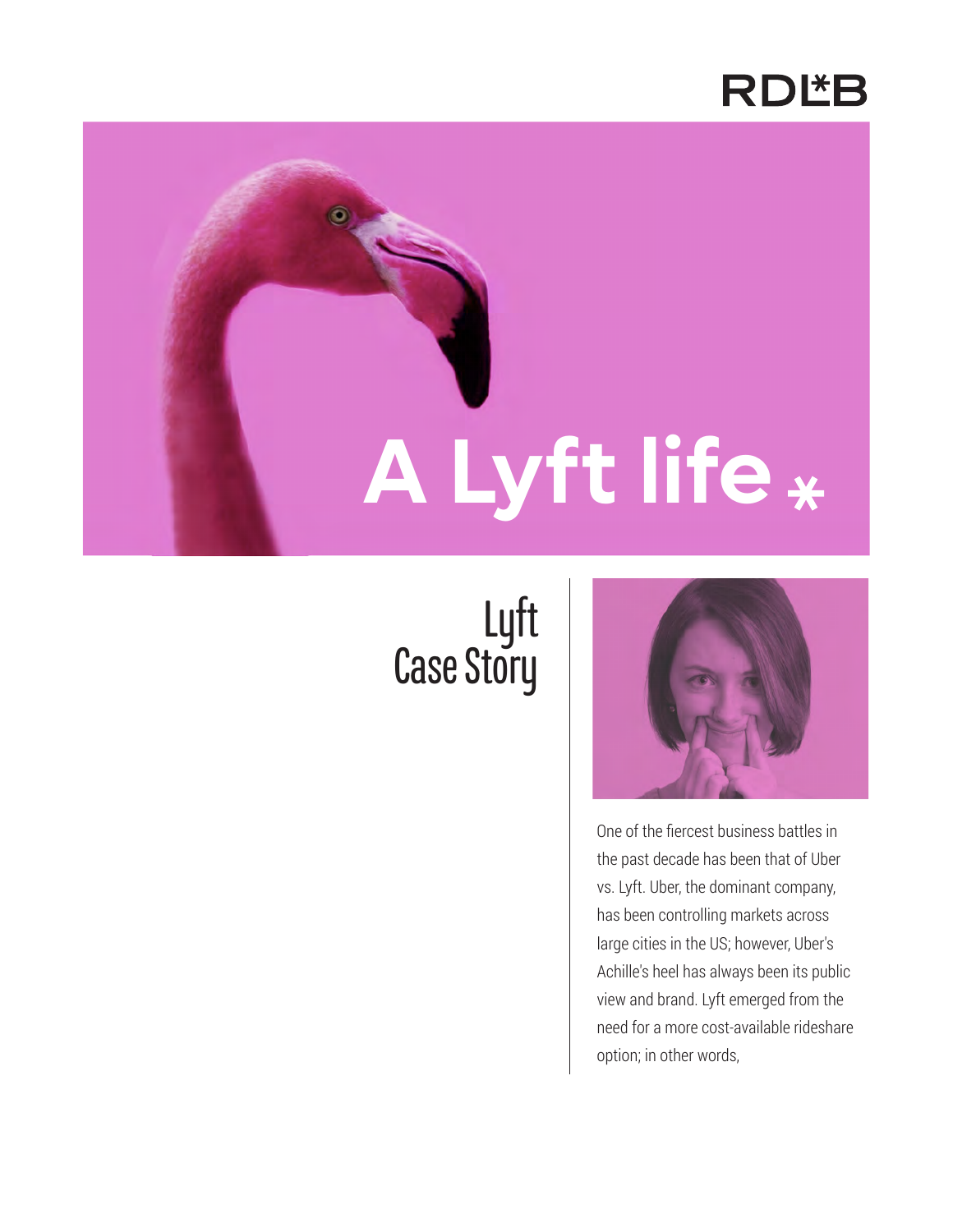### **RDL\*B**

## 탈리

Lyft was the ridesharing app for the people. Since its rise, Uber has been doubling down on its market and sales, and Lyft has needed to strengthen its markets and reinforce its most vital point, its brand.

The regional marketing manager contacted us in Miami for a campaign and ideas on reinforcing their marketing and brand in the area. Lyft in Miami has one singular upper hand in its branding against Uber; Miami's favorite color and the most recognizable color is pink. Pink is a color that expresses happiness, unlike Uber's black look that conveys professionalism and elitism. Uber's foundation was based around a higher-paying

customer looking for a black car to commute to work. Lyft is the peoples' car, and the people in Miami want to have fun; they want to celebrate and party and go to the beach. We framed this concept neatly into one promotional slogan "Life is short, get a lyft."



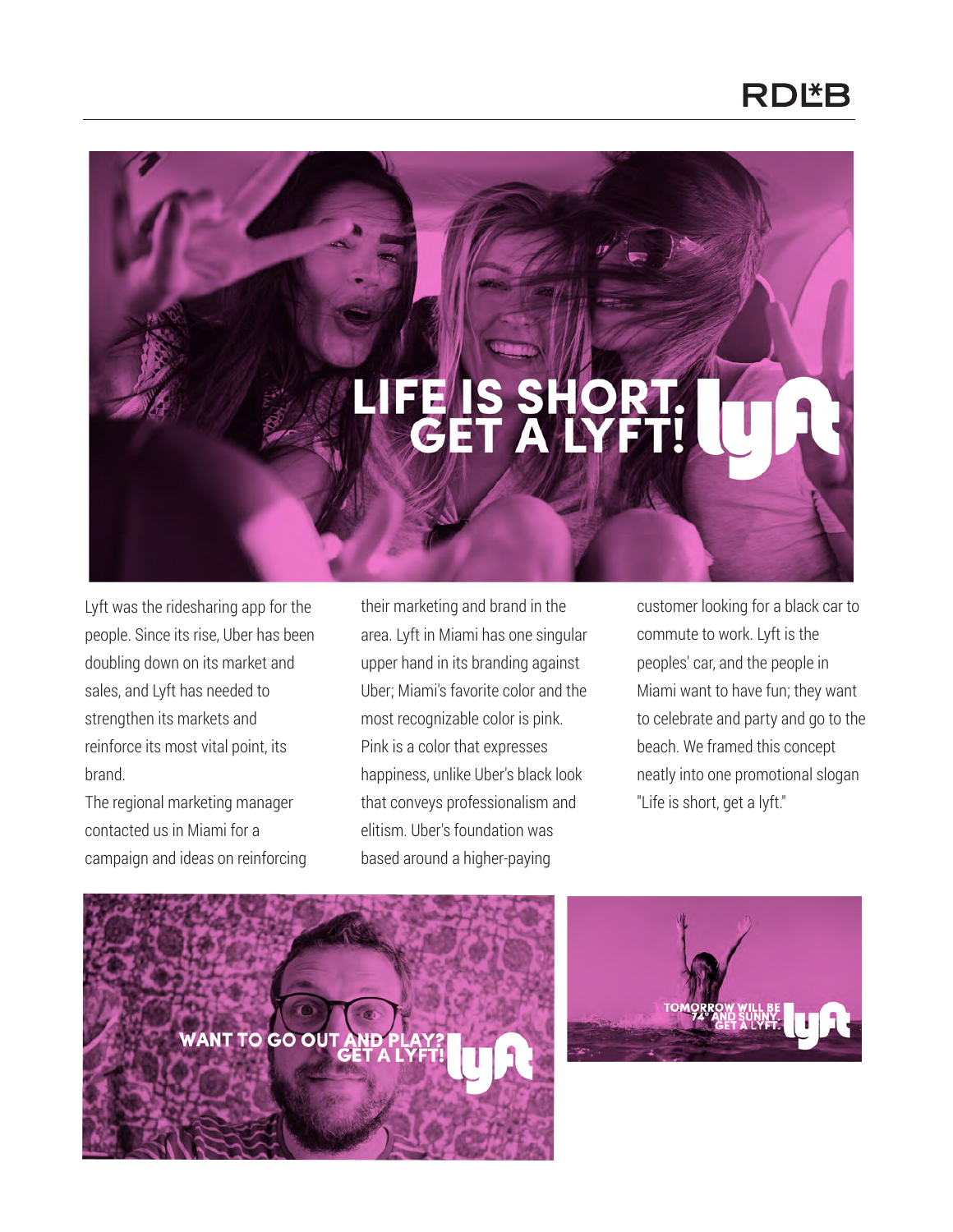### **RDLB**

Lyft in this campaign wasn't just a cheaper option or person-to-person rideshare; it's a lifestyle choice and a way to develop an emotion for the consumer when making a choice. So if "Marc Antony is in town, get a Lyft," "Tomorrow will be 74 and sunny. Get a Lyft" That differentiated the brand and its view in the consumer's eye in a

simple yet effective way that felt uniquely Miami. Uber you do for the things you have to do, while Lyft is for the things you want to do.

Working with Lyft, we experienced working with a limited number of cards that changed the way a large brand is viewed. Still, that pressure of delivering within an established

brand allowed us to be more direct and straightforward with our message. We find that established brands need to look internally in a different perspective with their emotional relation and history with their customers to understand what they want to feel.









THE THINGS YOU HAVE TO DO VS THE THING YOU LOVE TO DO.